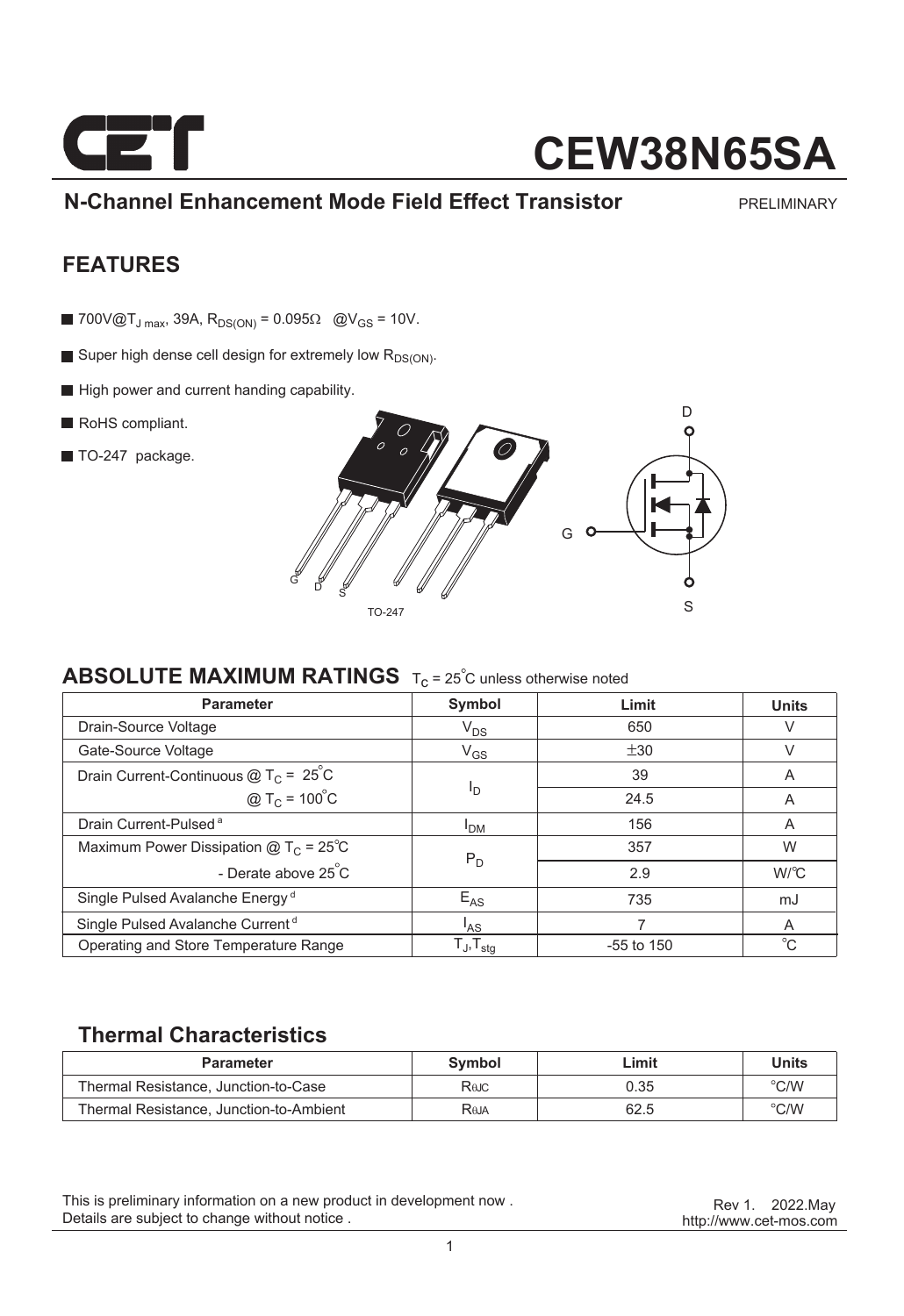

# **CEW38N65SA**

## **Electrical Characteristics**  $T_c = 25^\circ C$  unless otherwise noted

| <b>Parameter</b>                                              | Symbol                  | <b>Test Condition</b>                           | Min | <b>Typ</b> | <b>Max</b> | <b>Units</b>    |  |  |  |  |
|---------------------------------------------------------------|-------------------------|-------------------------------------------------|-----|------------|------------|-----------------|--|--|--|--|
| <b>Off Characteristics</b>                                    |                         |                                                 |     |            |            |                 |  |  |  |  |
| Drain-Source Breakdown Voltage                                | <b>BV<sub>DSS</sub></b> | $V_{GS}$ = 0V, $I_D$ = 250µA                    | 650 |            |            | $\vee$          |  |  |  |  |
| Zero Gate Voltage Drain Current                               | $I_{DSS}$               | $V_{DS}$ = 650V, $V_{GS}$ = 0V                  |     |            | 1          | μA              |  |  |  |  |
| Gate Body Leakage Current, Forward                            | <b>I</b> GSSF           | $V_{GS}$ = 30V, $V_{DS}$ = 0V                   |     |            | 100        | nA              |  |  |  |  |
| Gate Body Leakage Current, Reverse                            | <b>IGSSR</b>            | $V_{GS}$ = -30V, $V_{DS}$ = 0V                  |     |            | $-100$     | nA              |  |  |  |  |
| On Characteristics <sup>b</sup>                               |                         |                                                 |     |            |            |                 |  |  |  |  |
| Gate Threshold Voltage                                        | $V_{GS(th)}$            | $V_{GS} = V_{DS}$ , $I_D = 250 \mu A$           | 2.5 |            | 4.5        | $\vee$          |  |  |  |  |
| <b>Static Drain-Source</b>                                    |                         | $V_{gs}$ = 10V, $I_{D}$ = 20A                   |     | 0.08       | 0.095      | $\Omega$        |  |  |  |  |
| On-Resistance                                                 | $R_{DS(on)}$            |                                                 |     |            |            |                 |  |  |  |  |
| Dynamic Characteristics <sup>c</sup>                          |                         |                                                 |     |            |            |                 |  |  |  |  |
| Input Capacitance                                             | $C_{i s \underline{s}}$ |                                                 |     | 1915       |            | pF              |  |  |  |  |
| <b>Output Capacitance</b>                                     | $\text{C}_{\text{osg}}$ | $V_{DS}$ = 150V, $V_{GS}$ = 0V,<br>$f = 1$ MHz  |     | 110        |            | pF              |  |  |  |  |
| Reverse Transfer Capacitance                                  | $C_{r \underline{ss}}$  |                                                 |     | 5          |            | pF              |  |  |  |  |
| Switching Characteristics <sup>c</sup>                        |                         |                                                 |     |            |            |                 |  |  |  |  |
| Turn-On Delay Time                                            | $t_{d(\underline{on})}$ |                                                 |     | 37         |            | ns              |  |  |  |  |
| Turn-On Rise Time                                             | $t_r$                   | $V_{DD}$ = 520V, $I_D$ = 20A,                   |     | 17         |            | ns              |  |  |  |  |
| <b>Turn-Off Delay Time</b>                                    | $t_{d(\text{off})}$     | $V_{GS}$ = 10V, R <sub>GEN</sub> = 6 $\Omega$   |     | 95         |            | ns              |  |  |  |  |
| <b>Turn-Off Fall Time</b>                                     | t <sub>f</sub>          |                                                 |     | 9          |            | ns              |  |  |  |  |
| <b>Total Gate Charge</b>                                      | $Q_{q}$                 |                                                 |     | 69         |            | nC              |  |  |  |  |
| Gate-Source Charge                                            | $Q_{gs}$                | $V_{DS}$ = 520V, $I_D$ = 20A,<br>$V_{GS}$ = 10V |     | 12         |            | nC              |  |  |  |  |
| Gate-Drain Charge                                             | $Q_{qd}$                |                                                 |     | 30         |            | nC              |  |  |  |  |
| <b>Drain-Source Diode Characteristics and Maximun Ratings</b> |                         |                                                 |     |            |            |                 |  |  |  |  |
| Drain-Source Diode Forward Current                            | $\mathsf{I}_\mathsf{S}$ |                                                 |     |            | 39         | A               |  |  |  |  |
| Drain-Source Diode Forward Voltage b                          | $V_{SD}$                | $V_{GS} = 0V$ , $I_S = 20A$                     |     |            | 1.5        | V               |  |  |  |  |
| <b>Reverse Recovery Time</b>                                  | $T_{rr}$                | $V_R = 25V$ , $I_F = 10A$ ,                     |     | 324        |            | ns              |  |  |  |  |
| Reverse Recovery Charge                                       | $Q_{rr}$                | $dl_F/dt = 100A/us$                             |     | 4.2        |            | $\upmu\text{C}$ |  |  |  |  |

**Notes :**<br>a.Repetitive Rating : Pulse width limited by maximum junction temperature.<br>b.Pulse Test : Pulse Width ≤ 300µs, Duty Cycle ≤ 2%.<br>c.Guaranteed by design, not subject to production testing.

d.L = 30mH, I<sub>AS</sub> =7A, V<sub>DD</sub> = 60V, R<sub>G</sub> = 25 $\Omega$ , Starting T $_{\text{J}}$  = 25 $\degree$ C.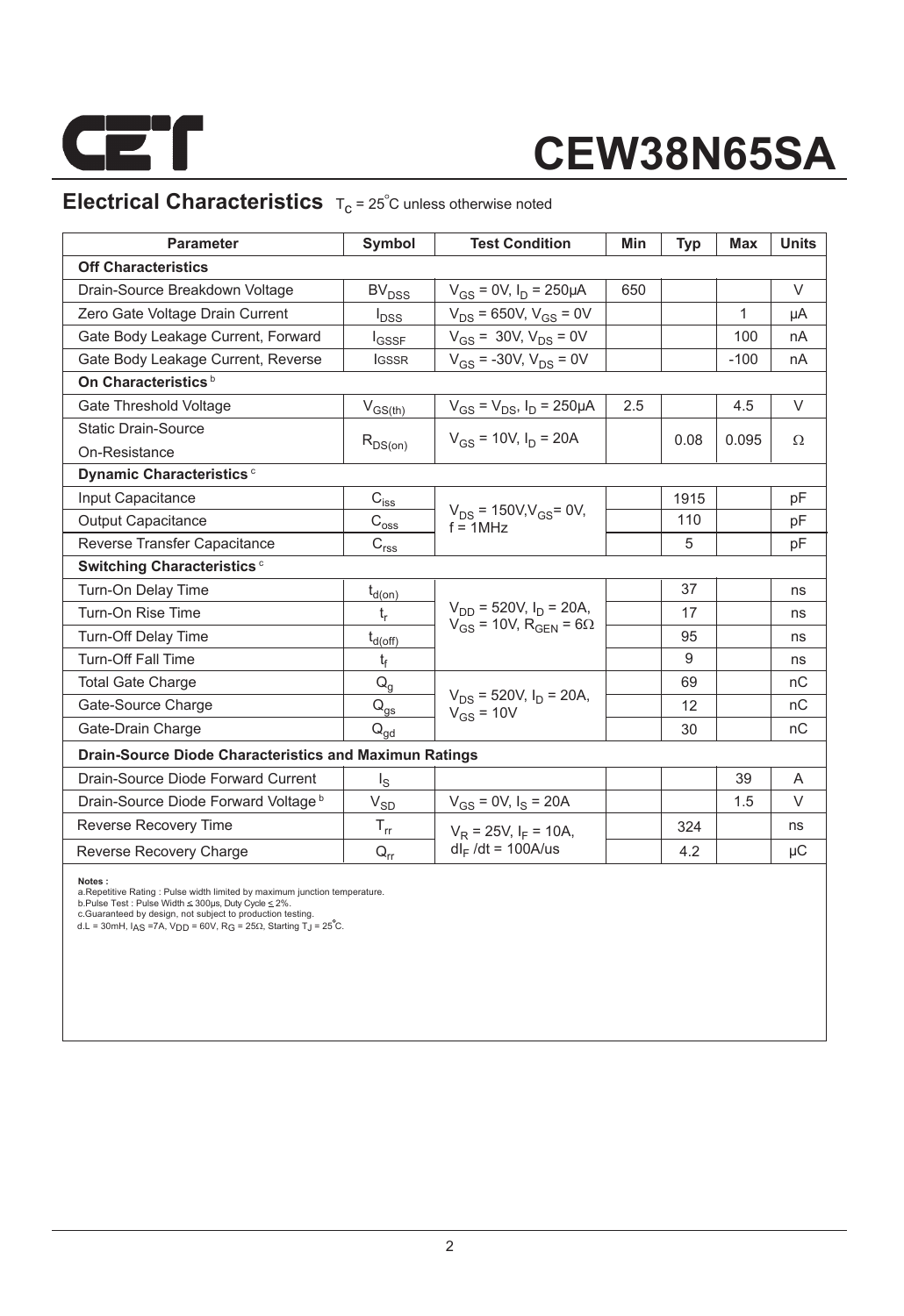



#### **Figure 1. Output Characteristics**



**Figure 3. Capacitance**



**Figure 5. Gate Threshold Variation with Temperature**

## **CEW38N65SA**







**Figure 4. On-Resistance Variation with Temperature**



**Figure 6. Body Diode Forward Voltage Variation with Source Current**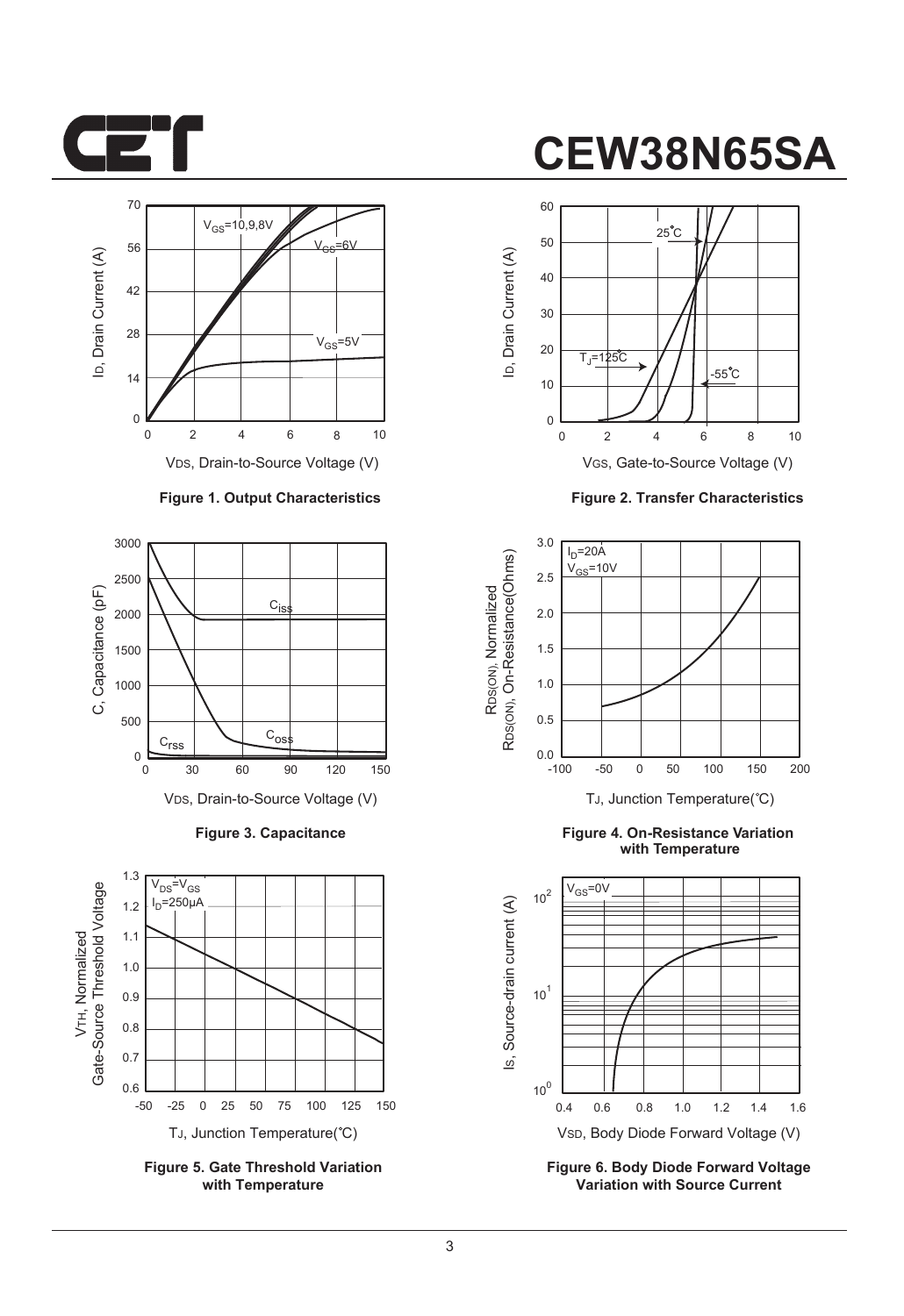

## 10 VGS, Gate to Source Voltage (V) Drain-Source Breakdown Voltage VGS, Gate to Source Voltage (V) V<sub>DS</sub>=520V<br>I<sub>D</sub>=20A 8 6 4 2  $0\frac{K}{0}$ 0 14 28 42 70 Qg, Total Gate Charge (nC)

**Figure 7. Gate Charge**



**Figure 9. Breakdown Voltage Variation VS Temperature**



**Figure 10. Switching Test Circuit Figure 11. Switching Waveforms**

# **CEW38N65SA**



**Figure 8. Maximum Safe Operating Area**